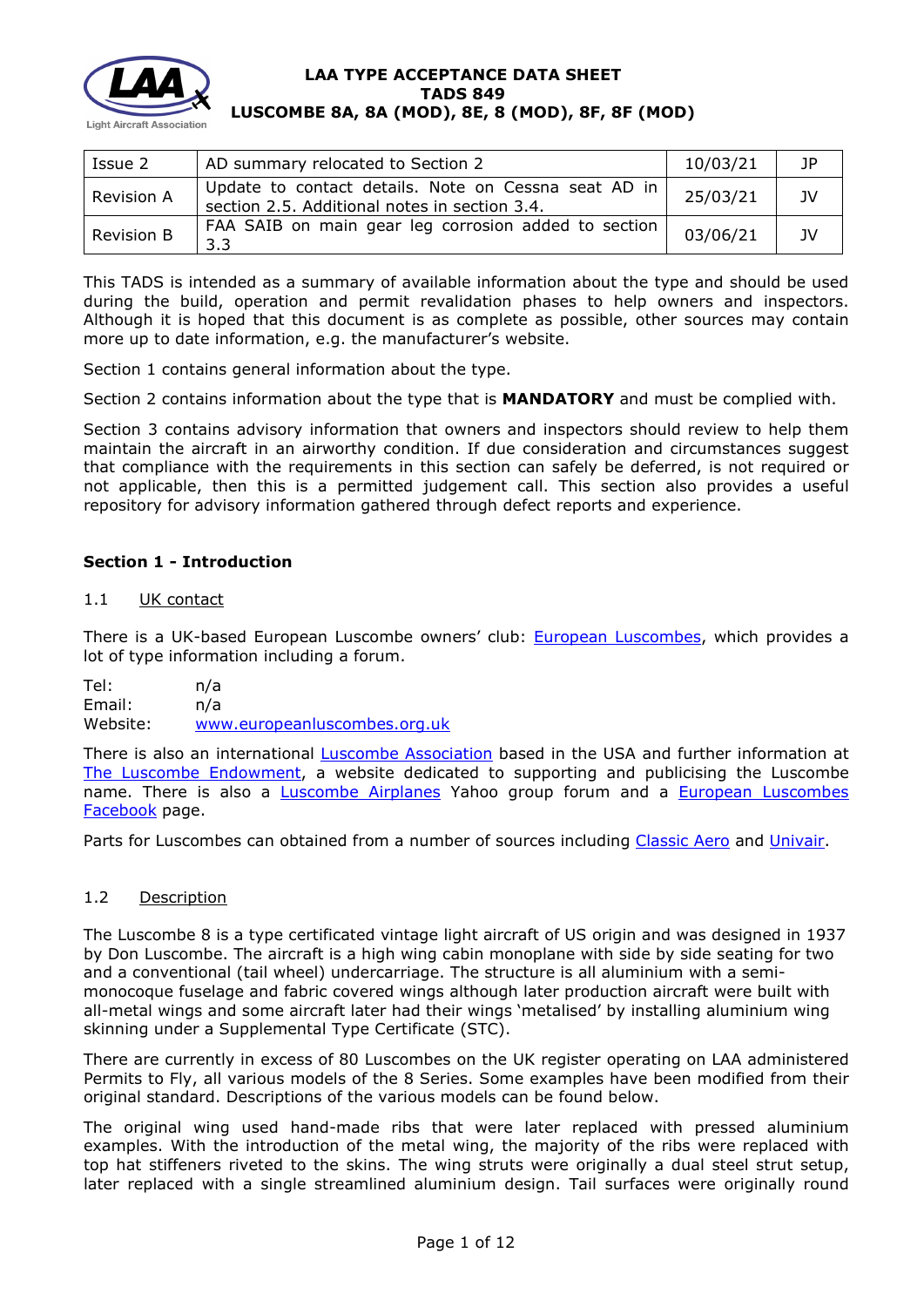

tipped but the later examples were square tipped and it is not unusual to see a mixture of both types on one airframe.

Engine types are mostly variants of Continental powerplants (exact type depending on the aircraft model) although some were produced with Lycoming engines. Propellers used are two blade metal or wood fixed pitch types supplied by a variety of manufacturers including Lodge, McCauley and Sensenich, amongst others.

The FAA TCDS  $(A-694)$  for the type also contains useful baseline data.

Note that the only propeller(s) approved for an individual aircraft are those listed on the individual aircraft's Operating Limitations document or in the PTL/1 (Propeller Type List) for the type (where applicable).

The Luscombe 8 types are all classified as SEP (Group A) aircraft.

#### *Model Descriptions:*

#### Luscombe 8A

The model 8A was originally a development of the Luscombe Master Model 8 with a higher power 65 hp Continental A-65 engine. It was certificated in 1939. The MTWA of the standard 8A was 1200 lbs although an increase in MTWA to 1260 lbs was possible by incorporating a number of changes specified in the Type Certificate Data Sheet.

In the UK, some of the 8A models have been converted to 8F specification by the installation of wing fuel tanks and a Continental C90-12F engine. This upgrade allows an increase in MTWA to 1400 lbs with revised Centre of Gravity limits as with the standard 8F.

The Luscombe 8A (Modified) is effectively an 8A modified to 8C status.

Luscombe 8B

This model used a Lycoming O-145 that was not produced in any great numbers and are rarely seen in their original form.

#### Luscombe 8C

The 8C variant was essentially identical to the 8A apart from the installation of the higherpowered Continental A-75 engine and associated propeller and fuel system. The 8C Deluxe was named the Silvaire in a contest.

The standard MTWA for the 8C was 1200 lbs although on later examples (serial number 1804 and above) this could be increased to 1310 lbs by incorporating a number of changes specified in the Type Certificate Data Sheet. These changes included ensuring that the wing fabric covering utilised Intermediate or Grade A fabric. The metalised wing option is considered to be at least the equivalent of this fabric requirement.

#### Luscombe 8D

This was the first variant to have wing tanks installed as standard.

#### Luscombe 8E

Model 8E Silvaire Deluxe was an improved Model 8C with increased gross weight and powered by an 85 hp Continental A-85 engine. The 8E was fitted with wing root mounted fuel tanks in place of the single fuselage mounted tank and was the first variant to have metal wings on all production examples.

The 8E also had an electrical system as standard and the fuselage incorporated D windows behind the cabin doors. Luscombe 8F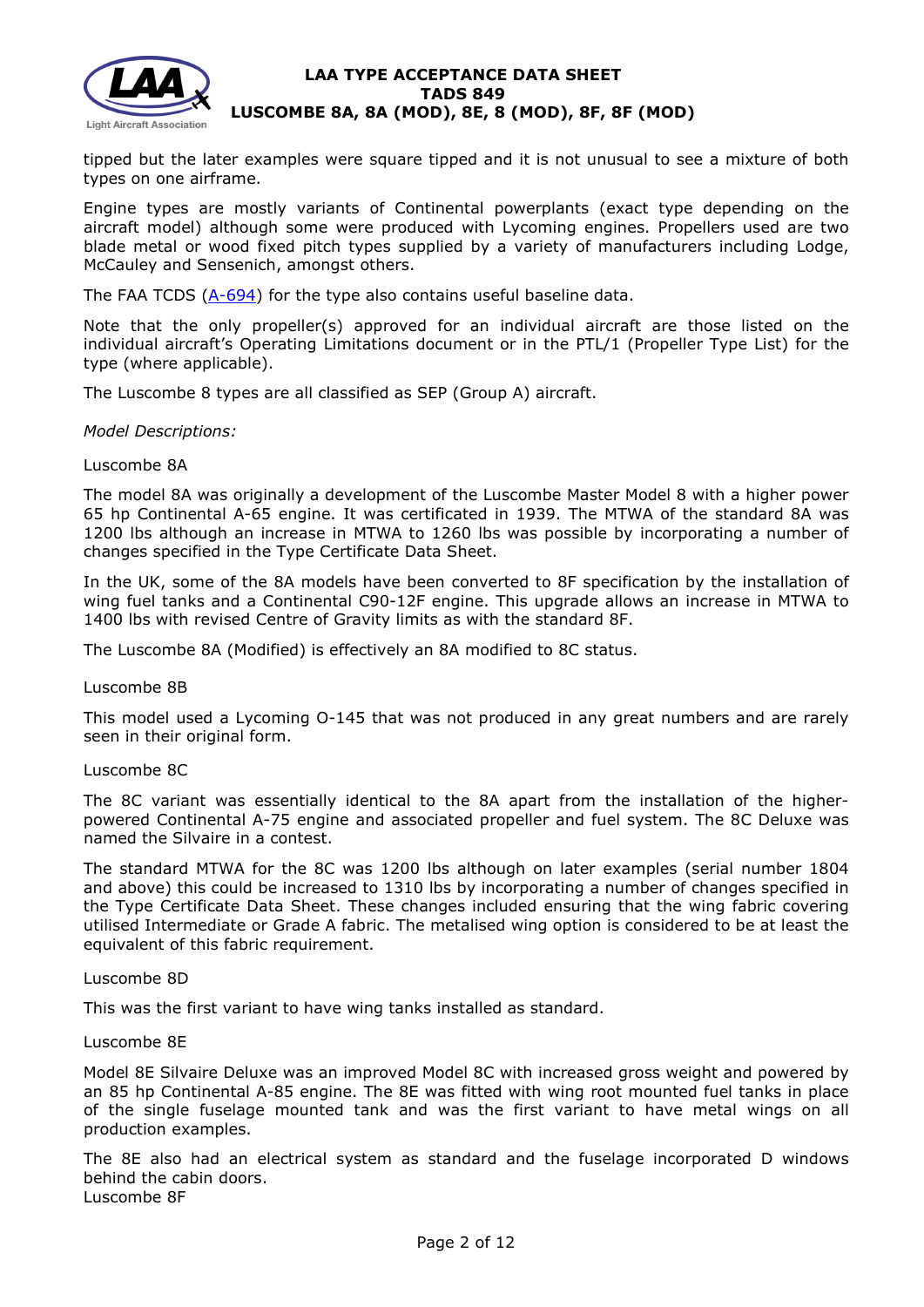

The Luscombe 8F was certificated in 1948 and is basically a modified variant of the 8E with the Continental C90 engine and a different propeller. Some 8Fs were produced with flaps.

Some LAA administered Luscombe 8A aircraft have been reconfigured to 8F standard with C90 and O-200A engines.

## **Section 2 – Mandatory information for owners, operators and inspectors**

At all times, responsibility for the maintenance and airworthiness of an aircraft rests with the owner. Condition No 3 of a Permit to Fly requires that: *"the aircraft shall be maintained in an airworthy condition".* 

### 2.1 Fast Build Kit 51% Compliance

Not applicable

2.2 Build Manual

Not applicable

## 2.3 Build Inspections

Build inspection schedule: not applicable

Inspector approval codes A-A, A-M and V.

### 2.4 Flight Manual

Flight Manuals should be available for most aircraft but should be used with caution if the aircraft has been modified in any way from original, such as with a different engine or propeller, for instance.

The [Luscombe Association](http://www.luscombeassoc.org/) has a large library of manuals and technical support data available for purchase through their website. Some manuals for reference purposes are also available at [Avialogs.](http://www.avialogs.com/index.php/en/aircraft/usa/luscombe/model8silvaire.html)

## 2.5 Airworthiness Directives

Many of the Airworthiness Directives for the Luscombe were issued decades ago and concerned one-off inspections and modifications. Nevertheless, they should be taken into consideration, especially if importing an aircraft.

| FAA AD   | Subject                                | Periodicity                | Applicability                                                                                    |
|----------|----------------------------------------|----------------------------|--------------------------------------------------------------------------------------------------|
| 46-30-01 | Control Stick Horn Adjustment<br>Screw | One off modification       | Model 8A s/n 2201-2614<br>inclusive, 2616-2632<br>inclusive, 2635, 2637, 2639,<br>2642 and 2645. |
| 47-10-40 | Rudder Control Arm<br>Reinforcement    | One off inspection, repair | All Model 8 Series aircraft s/n<br>1934-2200 inclusive.                                          |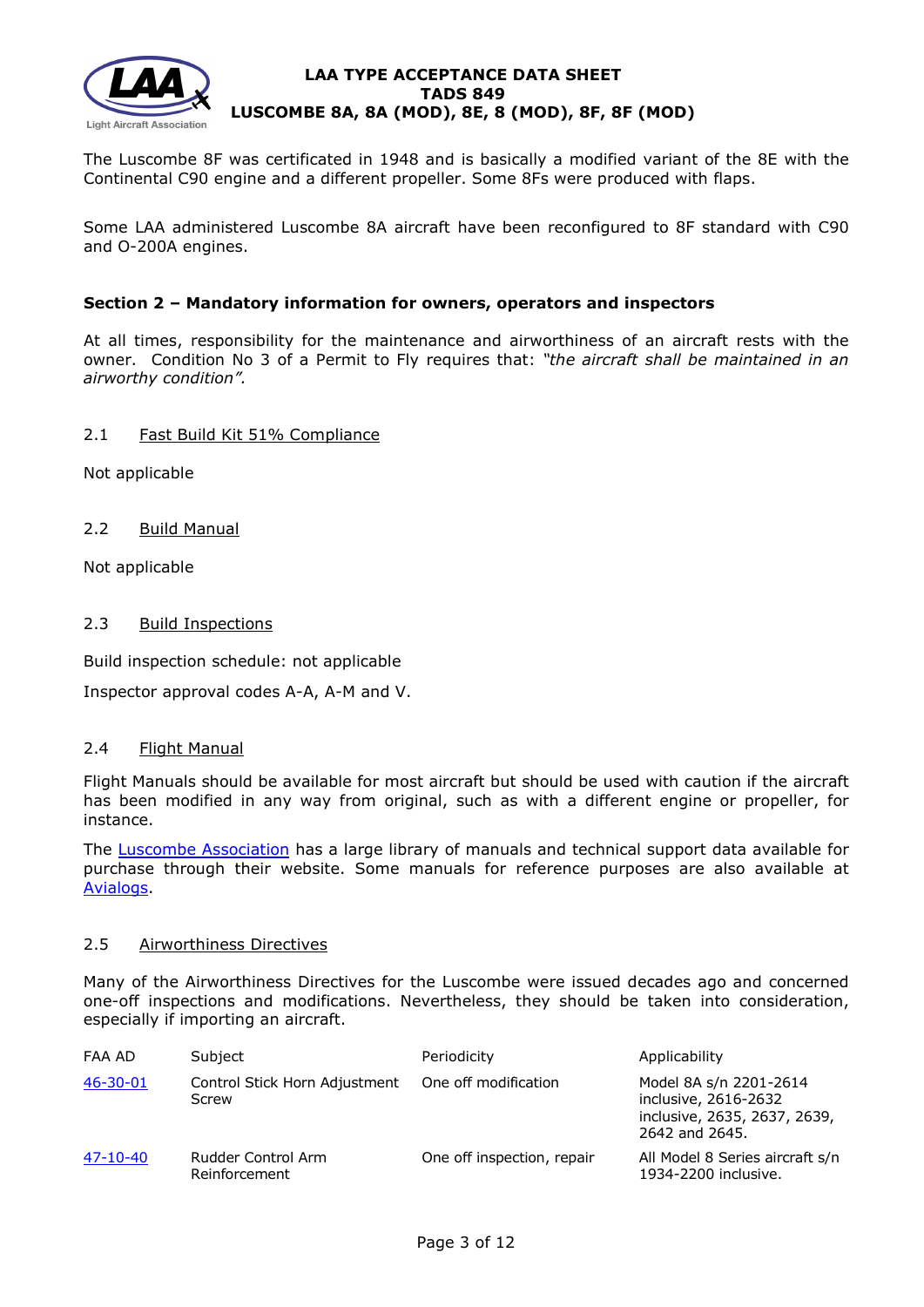

| 47-22-01       | <b>Bulkhead Reinforcement For</b><br>Seaplanes | One off modification                                                  | All Model 8 Series aircraft<br>equipped with Edo 60-1320<br>floats.                                                                                                                               |
|----------------|------------------------------------------------|-----------------------------------------------------------------------|---------------------------------------------------------------------------------------------------------------------------------------------------------------------------------------------------|
| 48-08-02       | Cleveland Wheels                               | After initial 500 hours and<br>then each 100 hours                    | All Model 8 Series aircraft<br>equipped with Cleveland 6:00<br>DMB wheels, assy no C-<br>38500.                                                                                                   |
| 48-09-03       | Kollsman Airspeed Baffle                       | One off modification                                                  | All Model 8 Series aircraft<br>below s/n 5682.                                                                                                                                                    |
| 48-49-01       | Vertical Stabilizer Spar Fitting               | One off fitting inspection,<br>replacement                            | All Model 8 Series aircraft<br>without 0.049 steel fitting<br>installed.                                                                                                                          |
| 49-43-02       | <b>Stabilizer Spar Inspection</b>              | Stabilizer installation                                               | All Model 8 Series aircraft.                                                                                                                                                                      |
| $50 - 37 - 01$ | Fuel System Modifications                      | One off modification                                                  | All Model 8C Airplanes with a<br>Continental A-75 carburetor<br>engine but not equipped with<br>either wing fuel tanks or an<br>engine- driven fuel pump and<br>the Chevrolet AC-R1 hand<br>pump. |
| $51 - 10 - 02$ | Control Cable Inspection                       | 12 months                                                             | All Model 8 Series aircraft.                                                                                                                                                                      |
| $55 - 24 - 01$ | Corrosion Inspection                           | 12 months                                                             | All Model 8 Series aircraft<br>except 8F s/n S-1 and up.                                                                                                                                          |
| $61 - 03 - 05$ | Fuel Line Interference                         | One off inspection,<br>modification or repair.                        | All Model 8 Series aircraft<br>incorporating wing fuel tanks.                                                                                                                                     |
| $62 - 24 - 03$ | Cabin Heat System                              | One off inspection,<br>modification                                   | All 8E, 8F and T-8F with<br>McKenzie Aircraft Repair Inc<br>exhaust system.                                                                                                                       |
| $94 - 16 - 02$ | Stabilizer Forward Attach<br>Fitting           | One off modification                                                  | Model 8 Series all s/n with<br>round tipped vertical stabilizer                                                                                                                                   |
| $96 - 09 - 06$ | Air Filter Assemblies                          | Inspect every 100 hrs,<br>replace with revised type<br>within 500 hrs | All aircraft with Brackett air<br>filter fitted incorporating<br>neoprene gasket.                                                                                                                 |
| 96-24-17 R1    | Wing Inspection Holes                          | One off modification,<br>inspection                                   | Models 8, 8A, 8B, 8C, 8D, 8E,<br>8F and T-8F all s/n.                                                                                                                                             |

The [FAA Airworthiness](http://rgl.faa.gov/Regulatory_and_Guidance_Library/rgAD.nsf/Frameset?OpenPage) Directives database should be checked for new or revised ADs and also for applicable ADs pertaining to the engine, propeller or installed equipment.

If fitted with the Cessna seats and adjustable seat rails under an FAA field approval, the inspections in AD [2011-10-09](http://www.lightaircraftassociation.co.uk/engineering/TADs/849/2011-10-09.pdf) apply.

### 2.6 Mandatory Permit Directives

The following MPDs are applicable to this aircraft type:

[MPD 1995-001 R5](http://www.lightaircraftassociation.co.uk/engineering/TADs/849/MPD%201995-001%20R5.pdf) Regarding ex C of A aircraft now operating on a Permit to Fly

Also check the LAA website for MPDs that are non-type specific  $(TL 2.22)$ .

### 2.7 LAA Required Modifications (including LAA issued AILs, SBs, etc)

There are no LAA mandatory modifications, LAA issued AILs or SBs for these aircraft types.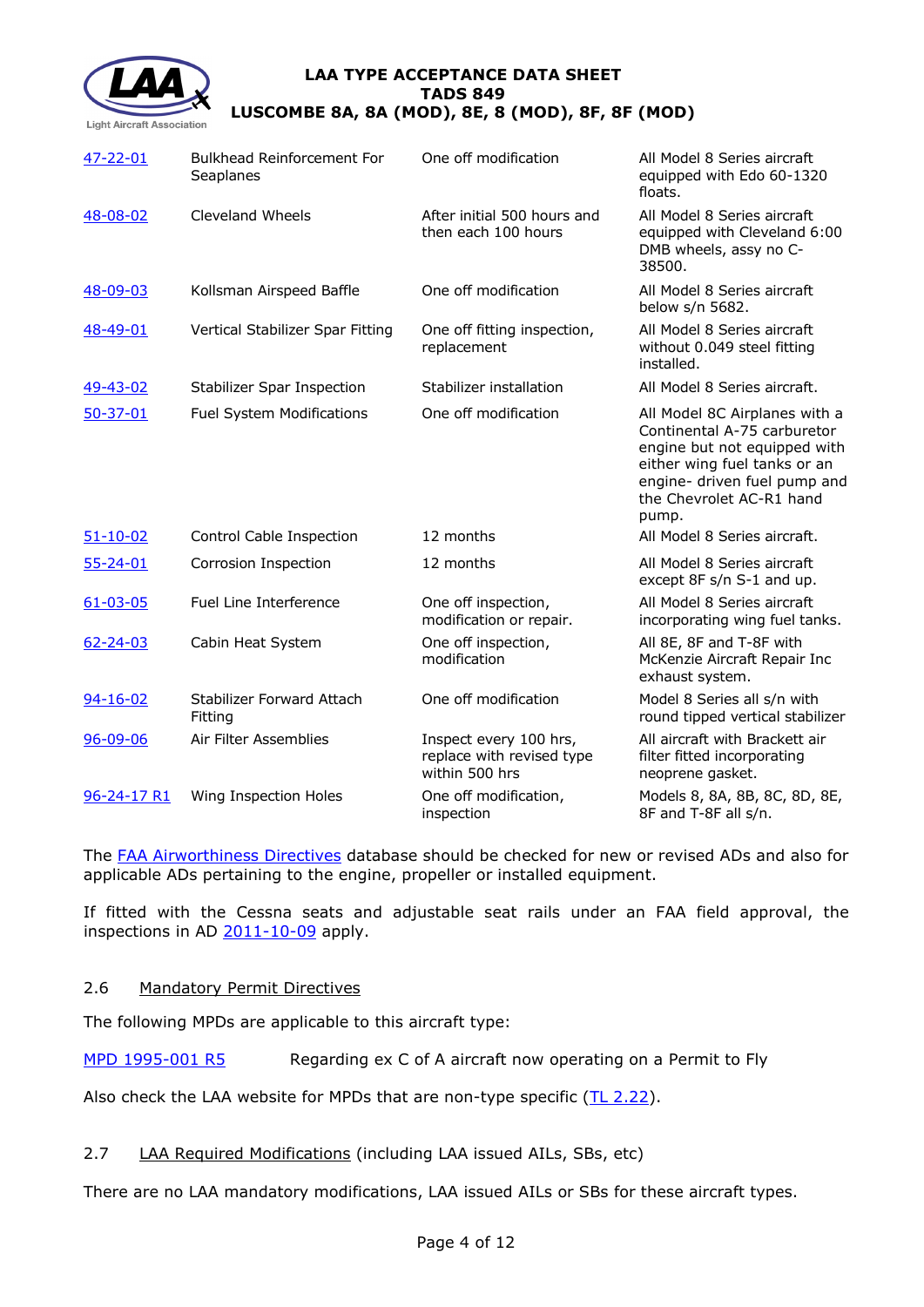

Note: Manufacturer issued Service Bulletins and other continuing airworthiness data are listed in paragraph 3.3.

## 2.8 Additional engine operating limitations to be placarded or shown by instrument markings

Notes:

- Refer to the engine manufacturer's latest documentation for the definitive parameter values and recommended instruments.
- Where an instrument is not fitted, the limit need not be displayed.

| Control                                | Movement | 8A           | 8E           | 8F           | <b>8A</b><br>(see note) |
|----------------------------------------|----------|--------------|--------------|--------------|-------------------------|
| Ailerons                               | Up       | 25°          | $25^{\circ}$ | 25°          | 25°                     |
|                                        | Down     | 25°          | 25°          | 25°          | 25°                     |
|                                        | Up       | 29°          | 28°          | 28°          | 25°                     |
| Elevators                              | Down     | $27^\circ$   | 29.5°        | 29.5°        | 26°                     |
| Elevator tab                           | Up       | $14^{\circ}$ | $14^{\circ}$ | $10^{\circ}$ | $14^{\circ}$            |
|                                        | Down     | 28°          | 25°          | $33^{\circ}$ | 28°                     |
| Elevator tab<br>(optional<br>settings) | Up       | n/a          | $10^{\circ}$ | n/a          | $10^{\circ}$            |
|                                        | Down     | n/a          | 33°          | n/a          | 33°                     |
| Rudder                                 | Left     | $32^{\circ}$ | 28°          | 28°          | $30^{\circ}$            |
|                                        | Right    | $32^{\circ}$ | 28°          | 28°          | 28°                     |

# 2.9 Control surface deflections

Note: The normal MTWA for the 8A is 1200 lbs (545 kg) but when the flying controls are rigged as per the last column above (optional) the MTWA is 1260 lbs (572 kg). However, this must only be done with reference to LAA Engineering as the Centre of Gravity limits are also affected and this will require an amendment to the aircraft's Operating Limitations. The MTWA for 8E and 8F is 1400 lbs (635 kg).

# 2.10 Operating Limitations and Placards

Examples of mandatory Operating Limitations and placards for the various types are given below for reference purposes. Due to the various modifications to some aircraft, it must be noted that the wording on an individual aircraft's Operating Limitations document takes precedence, if different.

Luscombe 8A

1. Maximum number of occupants authorised to be carried: Two

2. The aircraft must be operated in compliance with the following operating limitations, which shall be displayed in the cockpit by means of placards or instrument markings:

- 2.1 Aerobatic Limitations
	- Aerobatic manoeuvres are prohibited.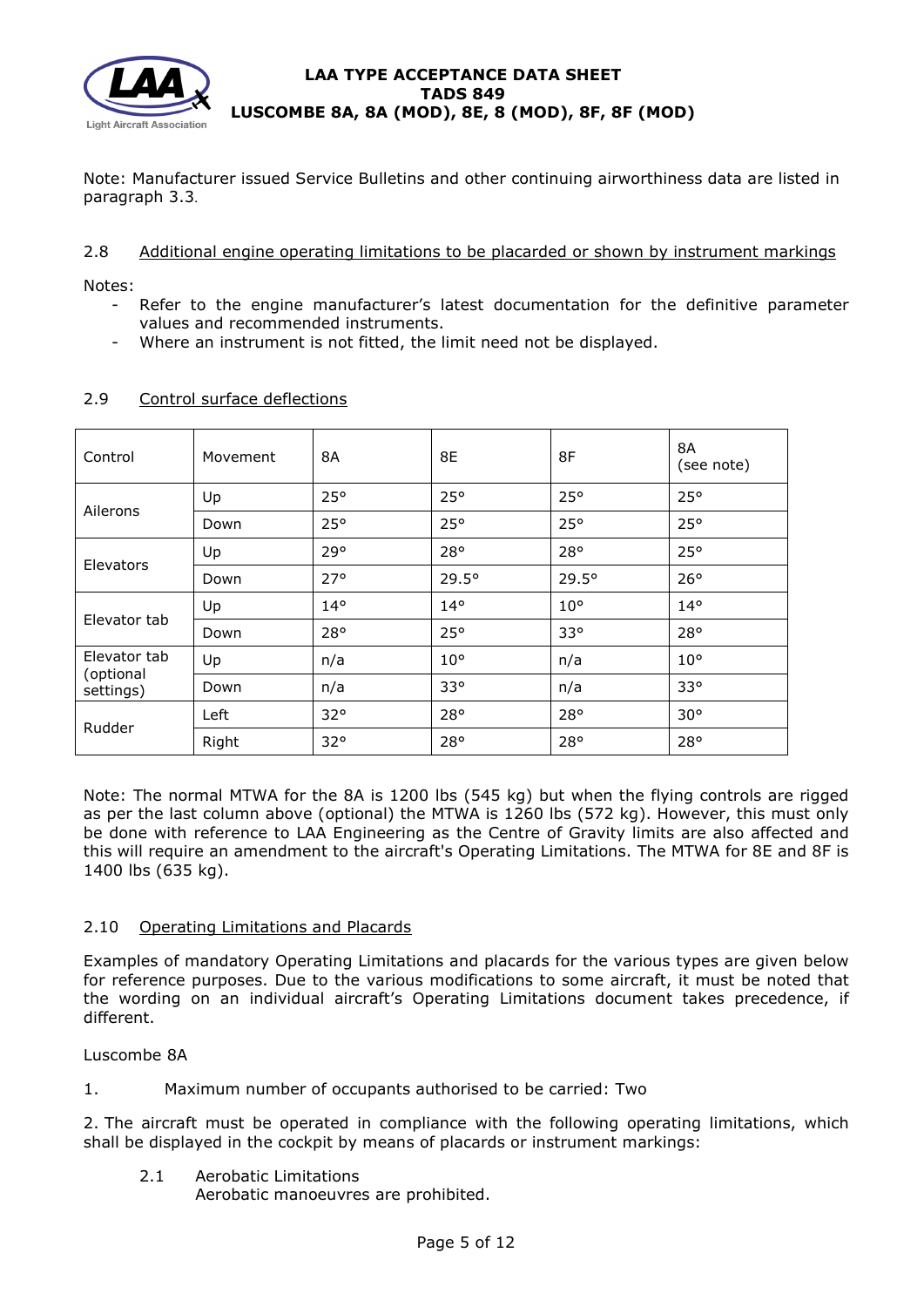

Intentional spinning is prohibited.

- 2.2 Loading Limitations Maximum Total Weight Authorised: 1260 lbs (572 kg) CG Range: 13.5 inches to 18.8 inches aft of datum Datum Point is: Leading edge of the wing
- 2.3 Engine Limitations Continental A-65-8 Maximum Engine RPM: 2350

Continental C90-8F Maximum Engine RPM: 2475

- 2.4 Airspeed Limitations Maximum Indicated Airspeed ( $V_{NE}$ ): 145 mph
- 2.5 Other Limitations The aircraft shall be flown by day and under Visual Flight Rules only. Smoking in the aircraft is prohibited.

Additional Placards:

"Occupant Warning - This Aircraft has not been Certificated to an International Requirement"

A fireproof identification plate must be fitted to fuselage, engraved or stamped with aircraft's registration letters.

Luscombe 8A (Modified)

1. Maximum number of occupants authorised to be carried: Two

2. The aircraft must be operated in compliance with the following operating limitations, which shall be displayed in the cockpit by means of placards or instrument markings:

- 2.1 Aerobatic Limitations Aerobatic manoeuvres are prohibited. Intentional spinning is prohibited.
- 2.2 Loading Limitations Maximum Total Weight Authorised: 1310 lbs (594 kg) CG Range: 13.6 inches to 18.8 inches aft of datum Datum Point is: Leading edge of the wing
- 2.3 Engine Limitations Continental A-75-8J Maximum Engine RPM: 2600
- 2.4 Airspeed Limitations Maximum Indicated Airspeed ( $V_{NE}$ ): 145 mph
- 2.5 Other Limitations The aircraft shall be flown by day and under Visual Flight Rules only. Smoking in the aircraft is prohibited.

Additional Placards:

"Occupant Warning - This Aircraft has not been Certificated to an International Requirement"

A fireproof identification plate must be fitted to fuselage, engraved or stamped with aircraft's registration letters.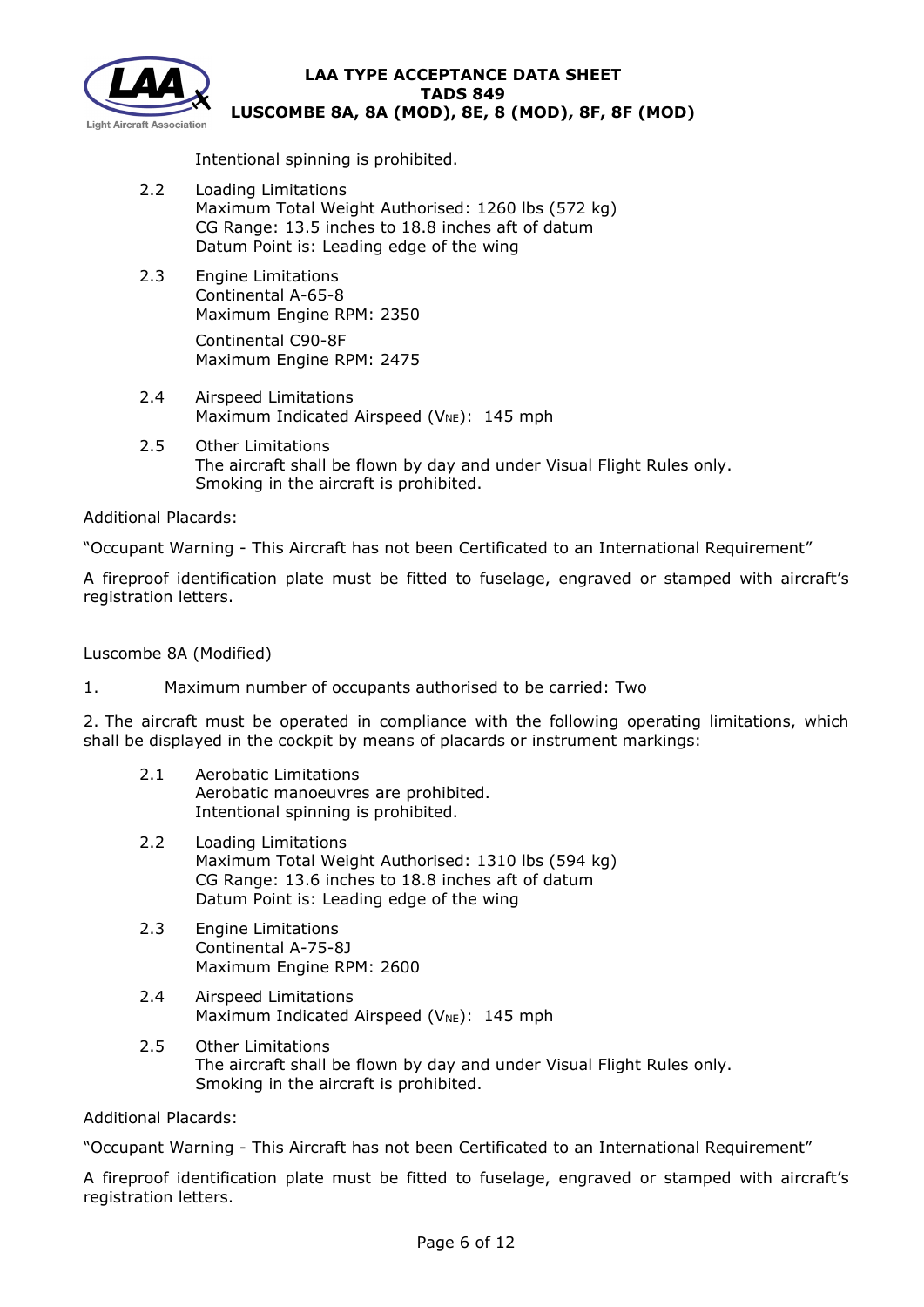

## Luscombe 8E

- 1. Maximum number of occupants authorised to be carried: Two
- 2. The aircraft must be operated in compliance with the following operating limitations, which shall be displayed in the cockpit by means of placards or instrument markings:
	- 2.1 Aerobatic Limitations Aerobatic manoeuvres are prohibited. Intentional spinning is prohibited.
	- 2.2 Loading Limitations Maximum Total Weight Authorised: 1400 lbs (635 kg) CG Range: 13.6 inches to 16.8 inches aft of datum Datum Point is: Leading edge of the wing
	- 2.6 Engine Limitations Continental C85-12F Maximum Engine RPM: 2575

Continental C90-14F Maximum Engine RPM: 2625 Maximum Continuous RPM: 2475

Continental O-200A Maximum Engine RPM: 2700

- 2.4 Airspeed Limitations Maximum Indicated Airspeed ( $V_{NE}$ ): 145 mph
- 2.6 Other Limitations The aircraft shall be flown by day and under Visual Flight Rules only. Smoking in the aircraft is prohibited.

Additional Placards:

"Occupant Warning - This Aircraft has not been Certificated to an International Requirement"

A fireproof identification plate must be fitted to fuselage, engraved or stamped with aircraft's registration letters.

### Luscombe 8F

- 1. Maximum number of occupants authorised to be carried: Two
- 2. The aircraft must be operated in compliance with the following operating limitations, which shall be displayed in the cockpit by means of placards or instrument markings:
	- 2.1 Aerobatic Limitations Aerobatic manoeuvres are prohibited. Intentional spinning is prohibited.
	- 2.2 Loading Limitations Maximum Total Weight Authorised: 1400 lbs (635 kg) CG Range: 13.6 inches to 16.8 inches aft of datum Datum Point is: Leading edge of the wing
	- 2.3 Engine Limitations Continental C90-12F Maximum Engine RPM: 2475

Continental C90-14F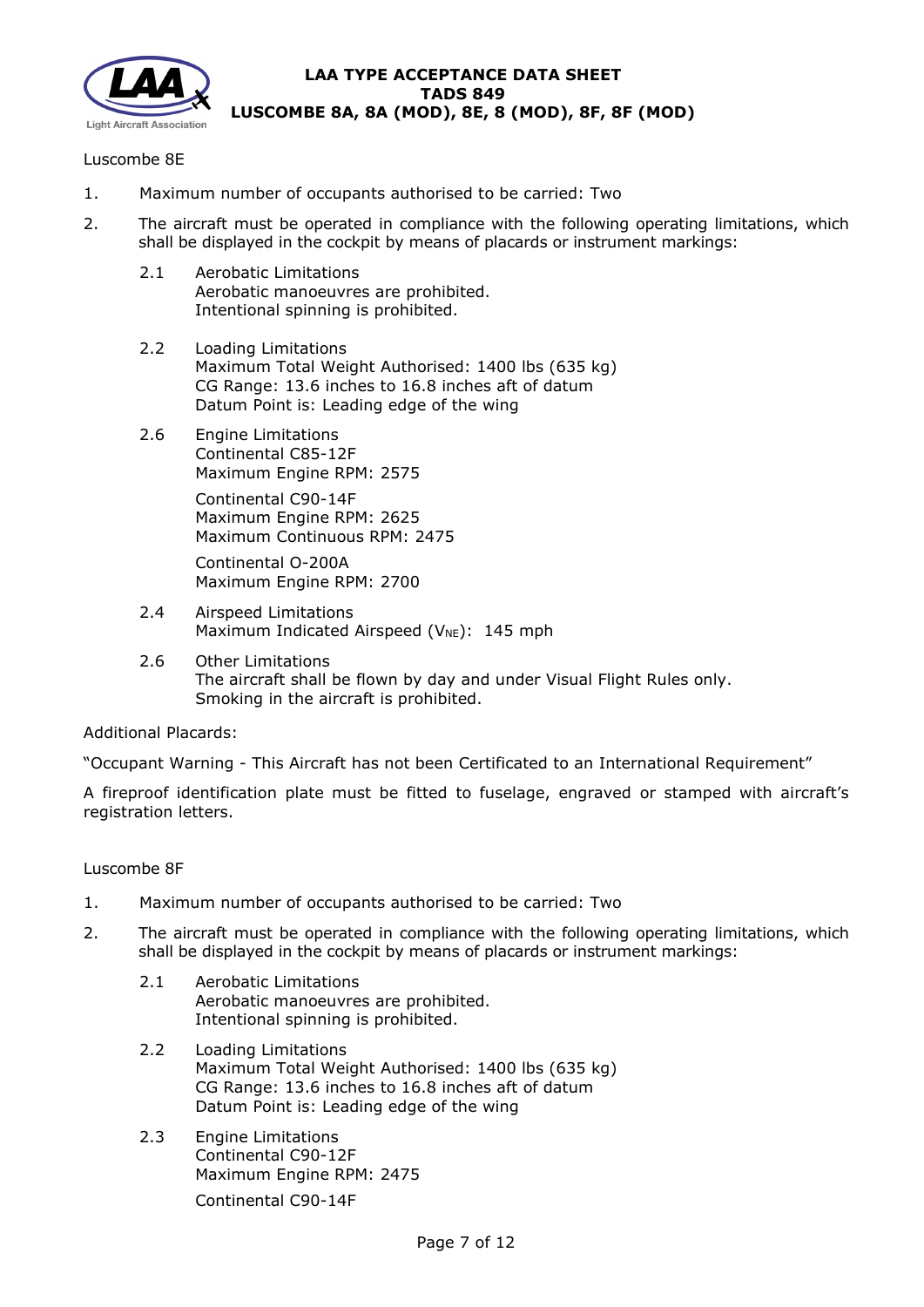

Maximum Engine RPM: 2625 Maximum Continuous RPM: 2475 Continental O-200A

Maximum Engine RPM: 2750

- 2.4 Airspeed Limitations Maximum Indicated Airspeed ( $V_{NE}$ ): 145 mph
- 2.5 Other Limitations The aircraft shall be flown by day and under Visual Flight Rules only. Smoking in the aircraft is prohibited.

# Additional Placards:

"Occupant Warning - This Aircraft has not been Certificated to an International Requirement"

A fireproof identification plate must be fitted to fuselage, engraved or stamped with aircraft's registration letters.

# 2.10 Maximum permitted empty weight

Not applicable

# **Section 3 – Advice to owners, operators and inspectors**

## 3.1 Maintenance Manual

The [Luscombe Association](http://www.luscombeassoc.org/) has a large library of manuals and technical support data available for purchase through their website. It should be noted that individual aircraft may have been modified from their original production state.

Some manuals for reference purposes are available at **Avialogs**.

For engine information, consult the relevant engine manufacturer's maintenance schedule.

### 3.2 Manufacturer's/Standard Options

There are no standard options for these types.

Note: Any modifications to these types of aircraft require LAA Engineering approval for that specific modification and aircraft.

### 3.3 Manufacturer's Information (including Service Bulletins, Service Letters, etc)

Various forms of continuing airworthiness data were produced by Luscombe and later companies providing type support. These include:

- SB Service Bulletins
- SSB Special Service Bulletin
- EB Engineering Bulletins
- SL Service Letters (SL)
- SIL General service information leaflets
- SR Service Recommendations
- SS Service Suggestions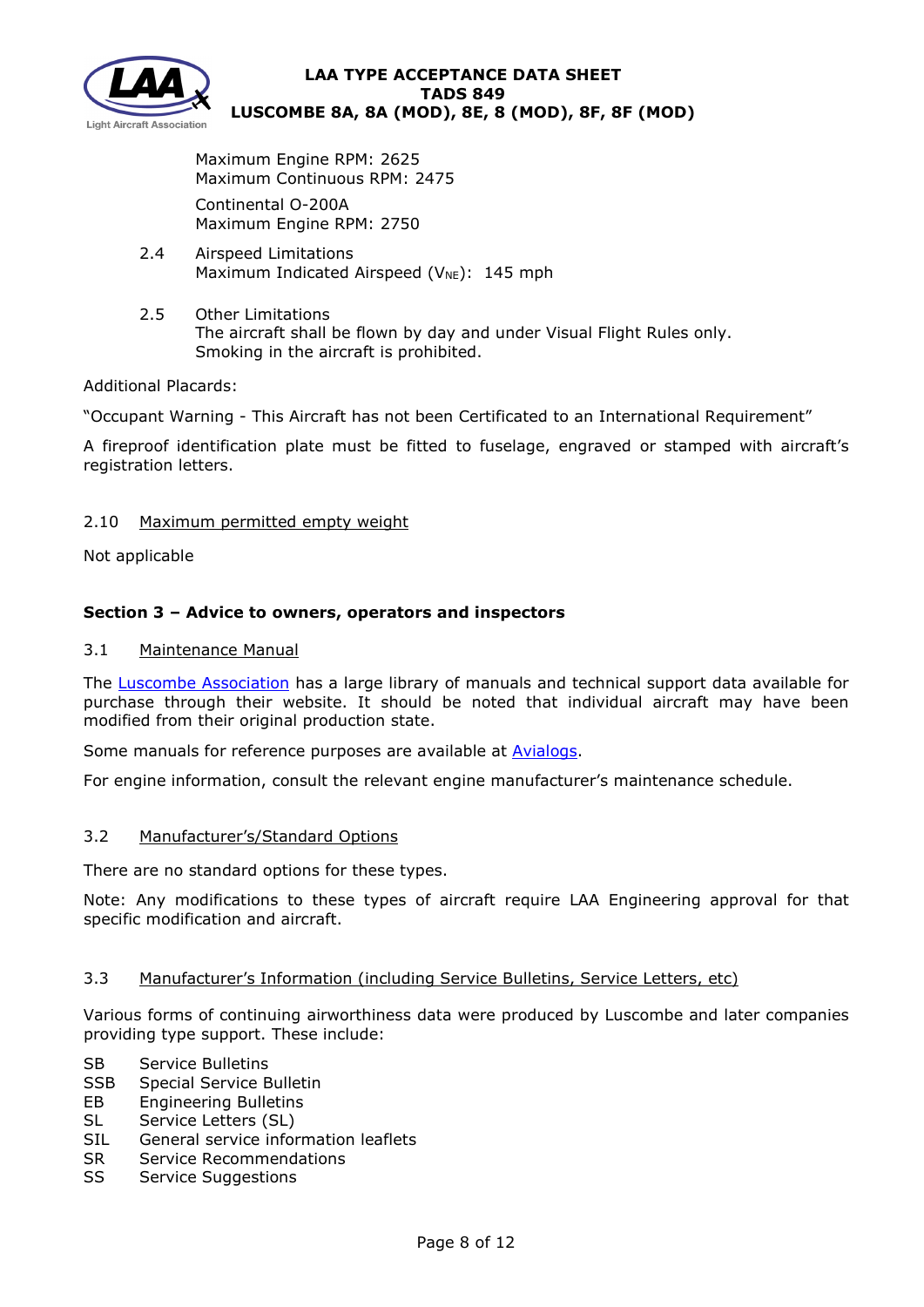

This list may not be exhaustive and the Luscombe parts suppliers and type support groups also list continuing airworthiness data amongst their items for sale.

| Ref Number           | Description                                                               | Associated<br>FAA AD |
|----------------------|---------------------------------------------------------------------------|----------------------|
| $SB_1$               | Lost RPM - exhaust fault                                                  | n/a                  |
| <b>SB4</b>           | Rear fuselage bulkhead                                                    | n/a                  |
| <b>SB 5</b>          | Tail tray reinforcement                                                   | n/a                  |
| <b>SB 6</b>          | Elevator cables, Models 8 and 8A                                          | n/a                  |
| <b>SB 7</b>          | Front fin attachment fitting                                              | n/a                  |
| <b>SB 8</b>          | Rudder bottom                                                             | n/a                  |
| SB 1-46              | Engine cooling                                                            | 23/04/46             |
| SB 2-46              | Landing gear alignment                                                    | 01/06/46             |
| SB 3-46              | Installation of rudder return springs                                     | 18/06/46             |
| SB 4-46              | Inspection of rudder pedal horn                                           | 11/02/47             |
| <u>SB 5-46</u>       | Installation of battery cable clip                                        | 03/12/46             |
| SB 6-46              | Hot weather operation                                                     | 23/04/47             |
| SB 2-47              | Propeller spinner installation                                            | 25/09/47             |
| SB 3-47              | Inspection of fin, rear spar attachment fitting                           | 26/11/47             |
| SB 1-48              | Decker 501A tail installation on Model 8 Silvaire                         | 01/03/48             |
| SB 2-48              | Carburetor heat placard                                                   | 07/07/48             |
| SB 3-48              | Rework of rear spar hinge bracket                                         | 06/08/48             |
| SB 4-48              | Electrical system 8E and 8F Master Models                                 | 11/08/48             |
| SB 1-51              | Fatigue of control cables                                                 | 22/01/51             |
| SB 7-1               | Inspection of fuselage fuel tank installation                             | 09/06/47             |
| <b>SSB</b>           | Interchangeability of new type (square tip) stabilizer with old elevators | 23/05/47             |
| <b>Silvaire SB 1</b> | Control system clevis pins                                                | 11/08/59             |
| <b>Silvaire SB 2</b> | Landing gear jack strut rod end fitting failure                           | n/a                  |
| <b>Silvaire SB 3</b> | Aileron cable rubbing on fuel lines                                       | n/a                  |
| <b>Silvaire SB 4</b> | Exhaust system failure                                                    | 13/11/59             |
| EB 3                 | Rudder hinge                                                              | 01/01/39             |
| EB 9                 | Cockpit heater                                                            | n/a                  |
| <b>EB 10</b>         | Crankcase breather                                                        | n/a                  |
| <b>EB 11</b>         | Winter cooling blank                                                      | 11/01/40             |
| <b>EB 12</b>         | Fuel vent                                                                 | 13/05/40             |
| EB 13                | Airplanes equipped with Continental injector type engines - A-65-J        | n/a                  |
| <b>EB 14</b>         | Fuel line change                                                          | n/a                  |
| <b>EB 15</b>         | Recommended repair for fuselage skin cracks at rear wing spar             | n/a                  |
| <b>EB 16</b>         | Recommended repair for cracks in rear fin spar at upper hinge bracket     | n/a                  |
| EB 17                | Installation of E.D.L. muffler extensions                                 | n/a                  |
| <b>EB 18</b>         | Recommended repair and alteration for fraying rudder cables               | n/a                  |
| <b>EB 19</b>         | Inspection and recommended repair to aileron hinge bracket                | n/a                  |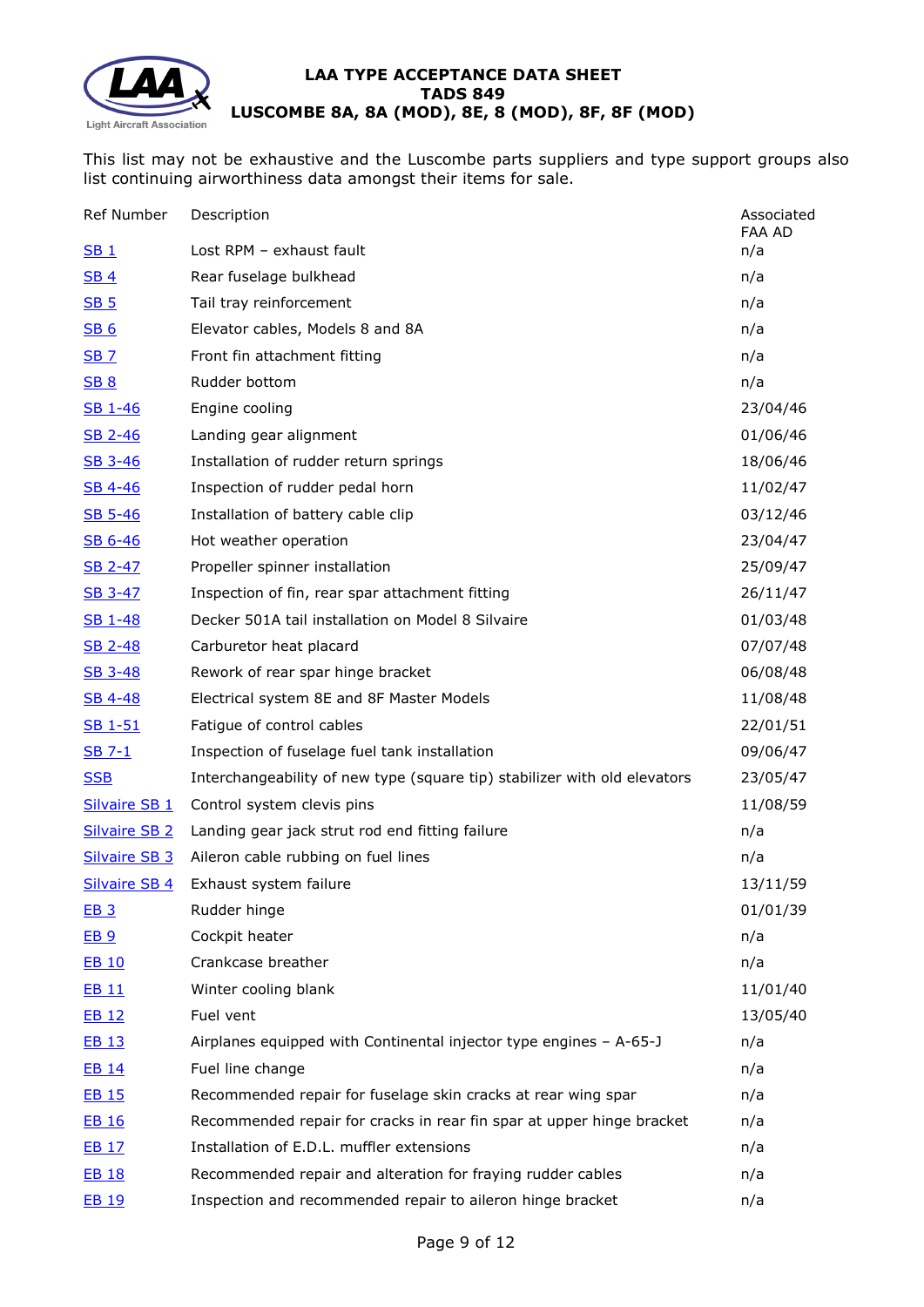

| Inspection front stabilizer fittings                                         | n/a      |
|------------------------------------------------------------------------------|----------|
| Reinforcement of rudder horn on Luscombe Model 8 Series airplane             | 29/08/44 |
| Inspection and repair of Lycoming engine mounts                              | 26/10/44 |
| Inspection/alteration of tail bulkhead /fin spar for elevator horn clearance | 06/11/44 |
| Jury strut fitting crack                                                     | 04/10/38 |
| Fairlead installation                                                        | 03/11/38 |
| Carburettor and cabin heat and fuel valve                                    | 06/11/50 |
| Method of effecting engine change for increased horsepower                   | 04/08/47 |
| Rigging instructions - Model 8 Silvaire with metal wings                     | 16/06/47 |
| Rudder horn - eyebolt attachment hole wear                                   | 12/05/48 |
| Inspection of front fin attachment fitting                                   | 27/08/48 |
| Silflex undercarriage installation modification                              | 06/11/48 |
| Pliocel repair procedure                                                     | 11/03/59 |
| Round tipped vertical stabilizer front fittings                              | 28/11/93 |
| Wing spar inspection for corrosion                                           | 15/12/93 |
| Landing gear inspection                                                      | 22/01/96 |
| General landing gear repairs and alignment                                   | 15/11/95 |
| Wing inspection procedures                                                   | 15/11/97 |
| Wing inspection panels                                                       | 23/10/97 |
| Dis-similar metal corrosion                                                  | 22/08/98 |
| Tailspring bearing blocks                                                    | 22/08/96 |
| Recommended replacement of landing gear shackle                              | n/a      |
|                                                                              |          |

In the absence of any over-riding LAA classification, inspections and modifications published by the manufacturer should be satisfied according to the recommendation of the manufacturer. It is the owner's responsibility to be aware of and supply such information to their Inspector.

FAA SAIB [CE-17-14](http://www.lightaircraftassociation.co.uk/engineering/TADs/849/CE-17-14.pdf) recommends adding drain holes and corrosion protection to the main landing gear lower legs.

# 3.4 Special Inspection Points

Note: Refer to tables above for hyperlinks to associated documents.

1. 48-08-02 Cleveland wheels

This AD applies to aircraft equipped with Cleveland Model 6:00 DMB Wheels, assembly number C-38500. The AD requires repetitive inspection every 100 hours, but for LAA aircraft the inspection may be deferred to the following Permit revalidation inspection or up to 150 hours, whichever occurs first.

2. 48-49-01 Vertical Stabilizer Spar Fitting

If compliance with this AD requires welding, a CAA approved welder should be employed to accomplish the work.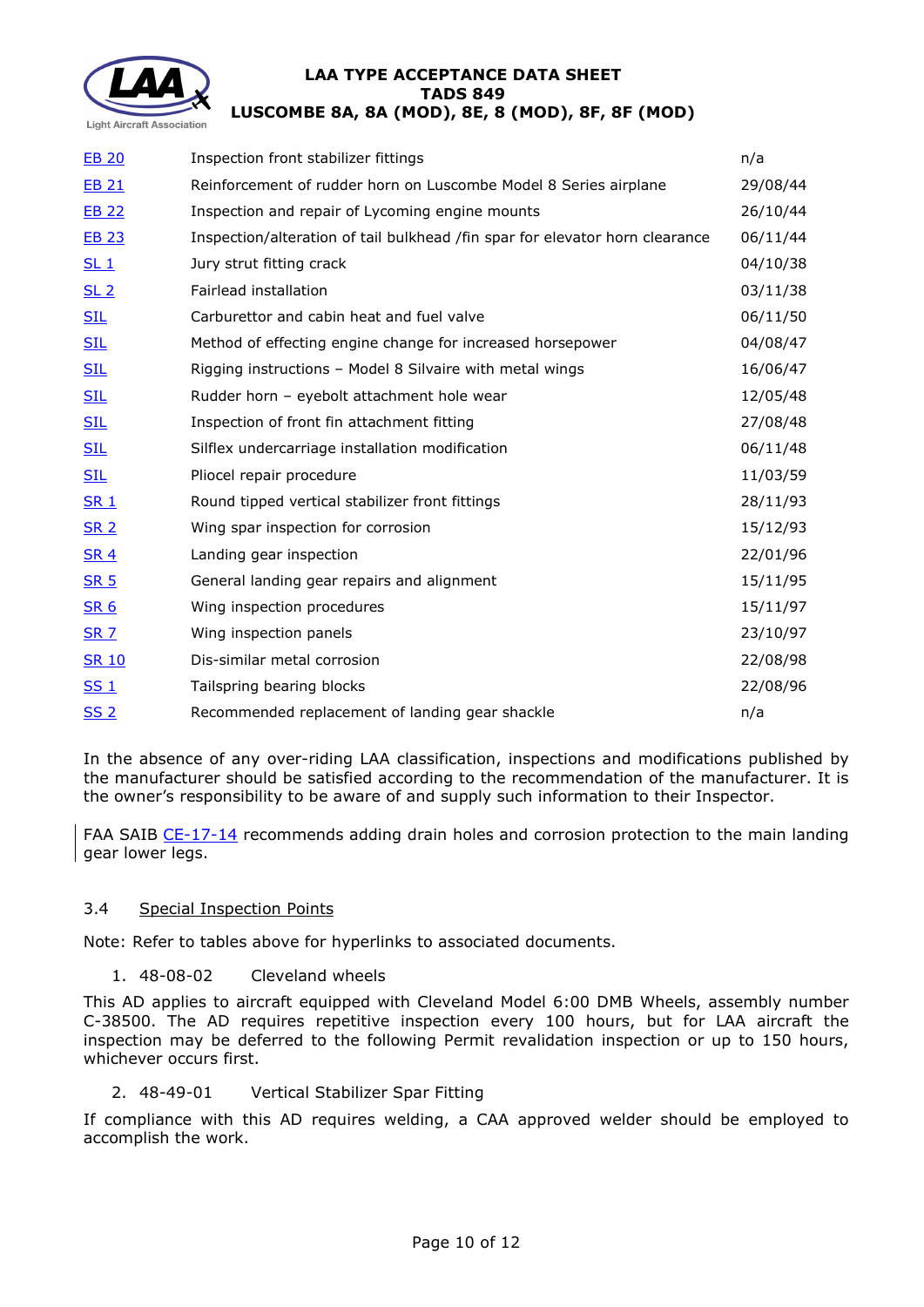

# 3. 61-03-05 Fuel Line Interference

Although the AD calls up a one-time inspection, good practice would suggest that an inspection in this area at regular intervals would be a sensible approach.

## 4. 96-24-17 R1 Wing Inspection Holes

The Luscombe's metal structure is known to suffer from corrosion issues (not surprising considering the aircraft are 70 plus years old) and although there was an FAA Airworthiness Directive requiring inspection holes and an inspection of the wings, this was considered a one-off inspection.

The CAA did issue an AD on the same subject but mandated a 12 month repetitive inspection, which, although the AD was cancelled with the arrival of EASA, it makes sense to continue to inspect the structure at regular intervals.

For fabric covered wings, inspection can be accomplished through the 18 existing wing inspection holes but for the metal covered wings, in order to permit the inspection, the wings had to be modified by the installation of two additional wing inspection holes (left wing and right wing) and modification of the wing tip fairings using the Don Luscombe Aviation History Foundation (DLAHF) Kit #8007, Wing Access and Inspection Kit, in accordance with the Compliance Procedures contained in [Service Recommendation 2.](http://www.lightaircraftassociation.co.uk/engineering/TADs/849/Service%20Recommendation%202.pdf)

It is not just the wings that require regular inspections. One LAA administered Luscombe 8A on which both front elevator spars were found to be severely corroded following removal of the elevators to permit hinge replacement. The most severe corrosion appeared at the attachment point for the steel interconnect tube, an area which is difficult to inspect with the elevators installed.

### 5. Rudder cable tension

A leaflet called [Rudder Cable Tension Leaflet](http://www.lightaircraftassociation.co.uk/engineering/TADs/849/Rudder%20Tension%20Leaflet.pdf) has been produced by The Luscombe Foundation.

### 6. Undercarriage Damage

Damage to a UK based Luscombe occurred when, following a loss of control on landing, a rut collapsed the starboard undercarriage. Subsequent examination of the failed area revealed evidence of internal corrosion and a pre-existing crack in the area above the leg/axle weld.

### 7. Cracked Forward Tailplane Fittings

Previously, there was a report of severely cracked forward LH and RH tailplane attachment fittings, part number 18128. These were discovered during the restoration of a Luscombe 8A aircraft, which has a total airframe time of 4642 hours. The cracks originated from the sharp edges of the relief holes at the corner of each sheet metal fitting and extend to the ¼" diameter hole for a forward tailplane attachment bolt. As can be seen in the picture, the cracks have branched around the bolt holes and



have progressed almost to the opposite edge of each fitting. These cracks would normally only be discovered with the aircraft disassembled. Inspectors should be aware of this potential problem and are requested that LAA Engineering is advised of any similar discoveries.

### 8. General Cracking of Rear Fuselage Structure

LAA Engineering did receive a report of quite 'extensive' cracking of parts of fuselage structure on a Luscombe. Frame 8, the rearmost bulkhead (fin post) was badly cracked as was the 'tail tray reinforcement' bracket shown in the picture opposite, Pt No 18110. Such defects would be very difficult to detect without